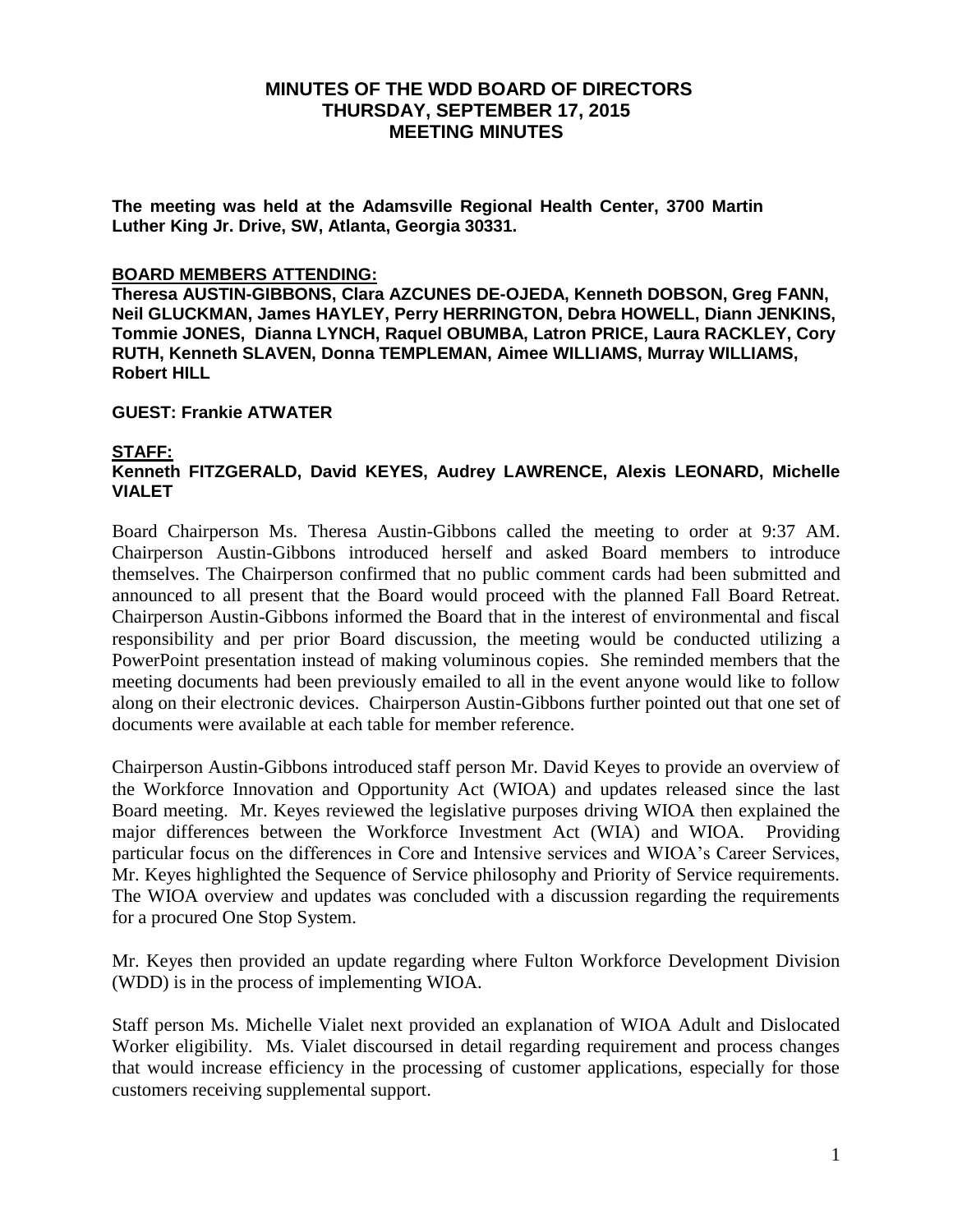Staff person Ms. Alexis Leonard closed out this portion of the meeting with an overview of Youth eligibility requirements. Ms. Leonard gave special attention to those elements of WIOA which differed from WIA and those which implement greater efficiency, flexibility and speed into the intake and service processes, especially the additional low-income determinants, the focus on high school dropouts and youth with disabilities.

WIOA Director Ms. Sonia Wilson closed out the Youth Services portion of the presentation with a review of the changes to the 2015-2016 Youth Plan:

- Implementing Career Pathways,
- Increasing the enrollment of Out of School Youth and expending 75% of budget on this population,
- Matching Work Experience positions and opportunities with training engagements
- Increasing co-enrollment with WIOA Title II Programs such as Job Corp and Youth Build.

The Board Retreat continued with a detailed review of the responsibilities of Board members under WIOA guidelines presented by Mr. Keyes. WIOA Director Ms. Sonia invited questions from the floor. Board members were asked to evaluate and define the legacy they desired to leave as members by identifying their individual role on the Board, naming three objectives they wished to see accomplished during their tenure and sharing steps they would take to accomplish the objectives.

Chairperson Austin-Gibbons next released participants into Task Force breakout sessions. The Board Visibility and Development, and Quality Assurance and Disability Affairs Task Forces adjourned to breakout work sessions with other Board members joining either Task Force for the duration of the work sessions. After a working lunch in the breakout sessions, Board members reconvened and proceeded with the Board Retreat and Task Force reports.

Chairperson Austin-Gibbons reconvened the meeting, and verifying the presence of a quorum, presented the minutes from the June 18, 2015, Board of Director's meeting for approval.

 $\pm$  The minutes were reviewed and approved for adoption as presented by a majority vote of the directors present with no abstentions

Chairperson Austin-Gibbons made a special presentation to Ms. Maureen Kelly, recently retired WDD Board member, for her outstanding contributions to the Workforce Board, noting the that she had brought many resources and much exposure to the Board.

Chairperson Austin-Gibbons then presented the Chairperson's report noting that she had attended the Georgia Workforce Leadership Association (GWLA) meeting that was held in August and one of the agenda items discussed was the budget. She shared that the GWLA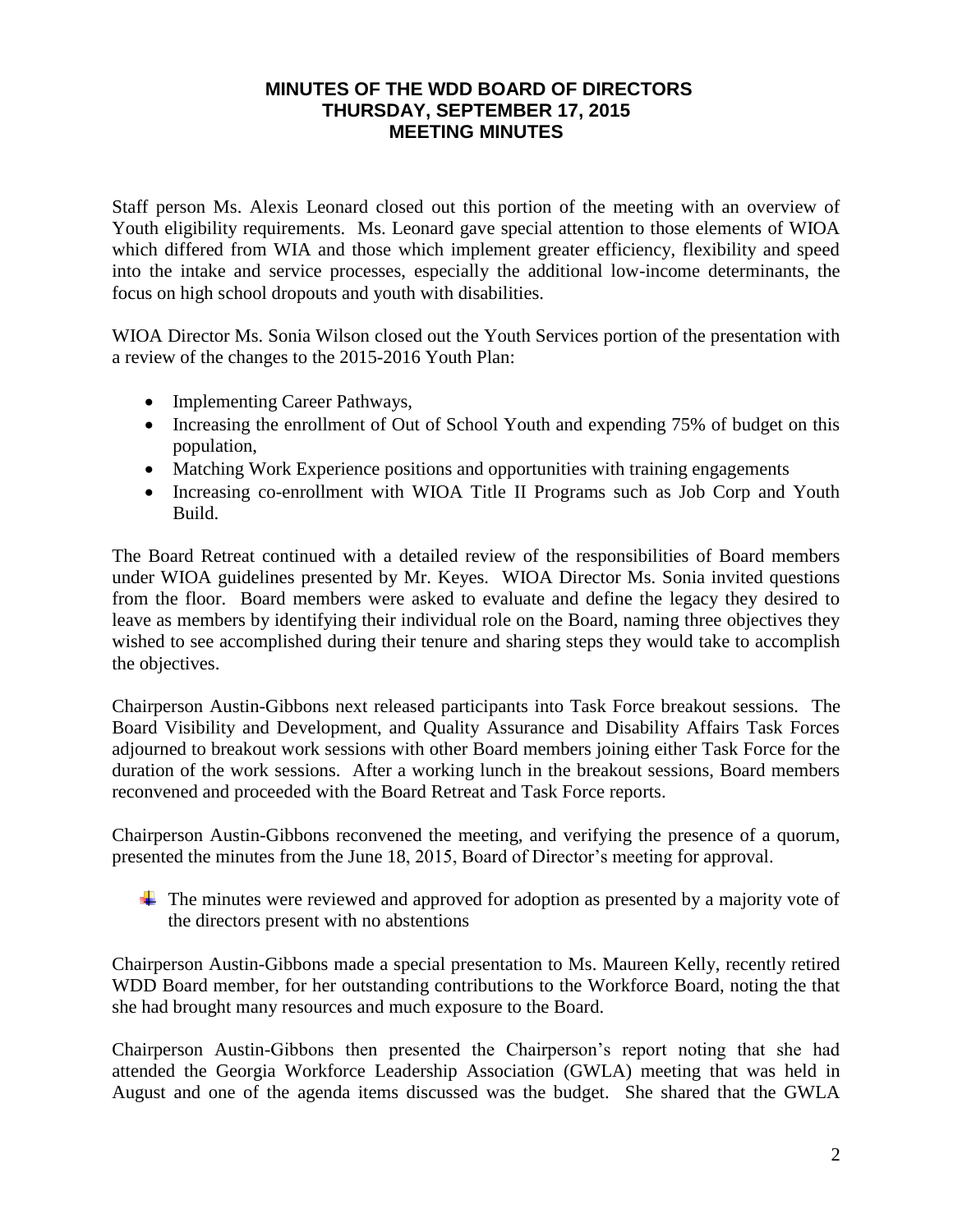approved for every local area to renew their membership for \$1,000. Chairperson Austin-Gibbons indicated that a motion was needed to approve the GWLA membership renewal invoice.

 $\overline{\phantom{a}}$  Motion to approve recommended payment of One Thousand Dollars for the renewal of WDD GWLA membership was made, properly seconded and approved by a majority vote of the Directors present with no abstentions.

Chairperson Austin-Gibbons shared that WIOA Workforce Regional Designations had been made and WDD had received notification of assignment to Region 3 which includes – City of Atlanta, DeKalb, Cobb and ARC. The Chairperson noted that more information is forthcoming and would be shared at that time.

Chairperson Austin-Gibbons next presented for acceptance and approval funding for the Adult, Dislocated and Rapid Response programs. The Chairperson shared that:

- Total Adult funding is \$ 961,634, with a base amount of \$80,368, having been already received and \$881,267 to be received sometime prior to December.
- Total Dislocated funding is \$1,649,839, with a base amount of \$253,375, having been received and \$1,396,465 to be received sometime prior to December.
- Total Rapid Response funding is \$158,638, with a base amount of \$31,742, having been received and \$126,896 to be received sometime prior to December.
- Motion to accept and approve funding for the Adult, Dislocated and Rapid Response programs was made, properly seconded and approved by a majority vote of the Directors present with no abstentions.

Chairperson Austin-Gibbons next guided the meeting into Taskforce reports and recommendations.

The Board Visibility and Development Taskforce provided a brief introduction and overview of two candidates for Board members and recommended approval of nominations of:

- Mr. John Rowland, Business Unit Executive, State of Georgia, IBM, and
- Dr. Joyce J. Dorsey as replacement for Fulton Atlanta Community Action Authority following the retirement of Ms. Yvonne Beckles-Thomas.
- **Worth** Motion to approve recommended candidates was made, properly seconded and approved by a majority vote of the Directors present with no abstentions.

The Board Visibility and Development Taskforce recommended approval of changes to the Fulton County Workforce Development Division's Bylaws regarding subsequent terms served by Board members, requirements for filling vacant positions on the Board and notification to Board members of compliance violations related to attendance at Board and Taskforce meetings.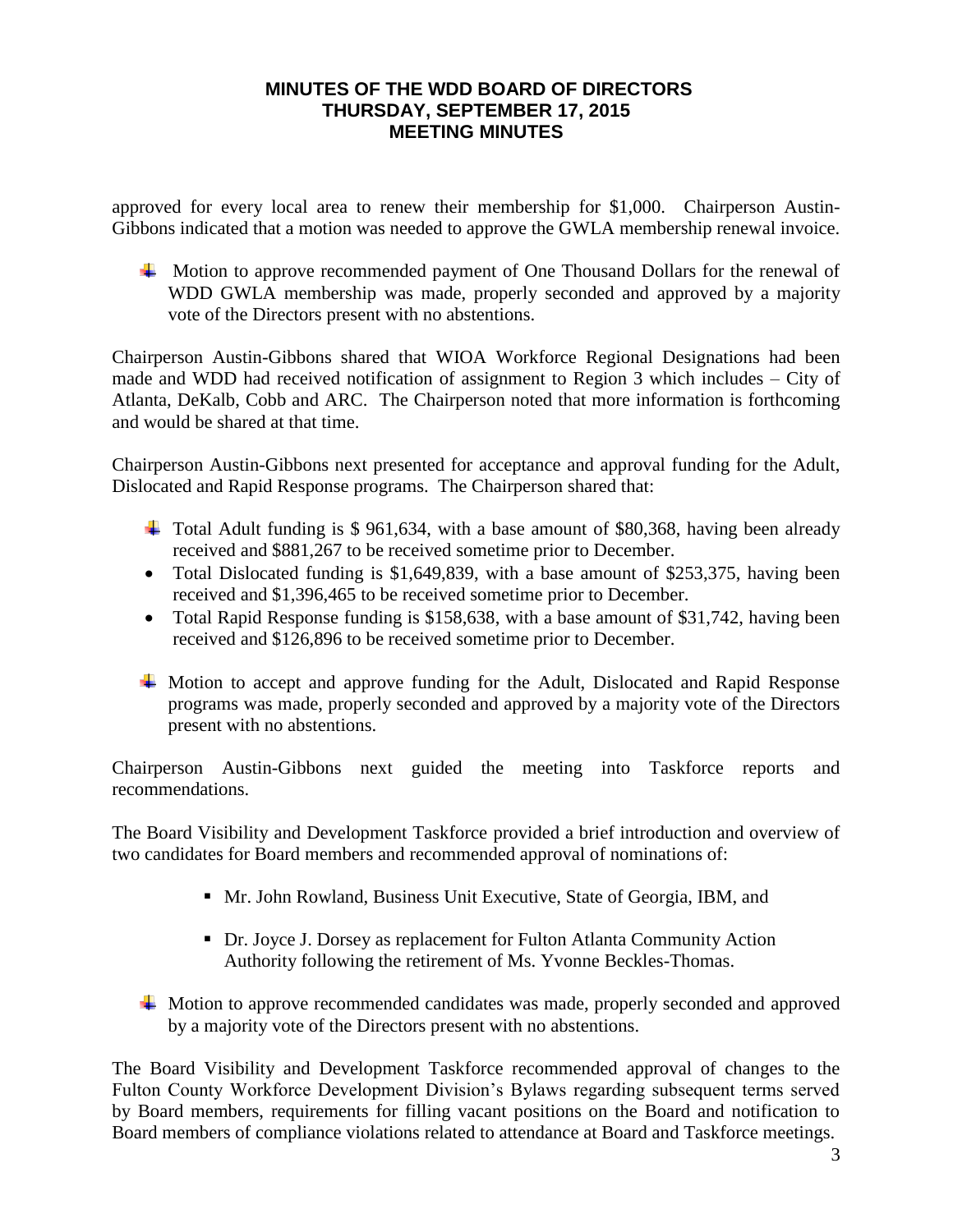$\overline{\phantom{a}}$  Motion to approve all recommended changes was made, properly seconded and approved by a majority vote of the Directors present with no abstentions.

The Board Visibility and Development Taskforce further recommended a change to the meeting frequency of the Board in order to efficiently address changing WIOA requirements. The recommended change would increase meeting frequency to bi-monthly meetings during the implementation of WIOA.

 $\overline{\phantom{a}}$  Motion to approve the recommended change to the Board meeting schedule was made, properly seconded and approved by a majority vote of the Directors present with no abstentions.

The Quality Assurance and Disability Affairs Taskforce recommended inclusion to the WDD policy and procedures several new policies recommended and/or required under State WFD guidance, specifically, the following policies required under State WFD guidance were presented for inclusion:

- **Inventory Policy and Procedure for Large Procurements Valued at \$5,000 and Greater**
- **Inventory Policy and Procedure for Small Procurements Valued at Less than \$5,000**
- **Approval Process For Inter-fund Transfers Under The Workforce Innovation Opportunity Act (WIOA)**
- **Prepaid Program Items Management, Procurement and Safekeeping Requirements**
- **Approval Process for Large Purchases \$50,000 and Greater**
- Motion to approve the inclusion of the afore-listed policies in the WDD policies and procedures was made, properly seconded and approved by a majority vote of the Directors present with no abstentions.

Policy detailing required elements for the Memorandum of Understanding and Resource Sharing Agreement between WIOA Mandated Partners and outlining the procedure to be followed to secure said agreement was recommended for inclusion into the WDD policies and procedures.

Motion to approve the inclusion of the **Memorandum of Understanding and Resource Sharing Agreement Renewal and Updating policy** in the WDD policies and procedures was made, properly seconded and approved by a majority vote of the Directors present with no abstentions.

The Quality Assurance and Disability Affairs Task Force recommended acceptance and renewal of the **Georgia Department of Labor Data Sharing Agreement.** Recent revisions to the policy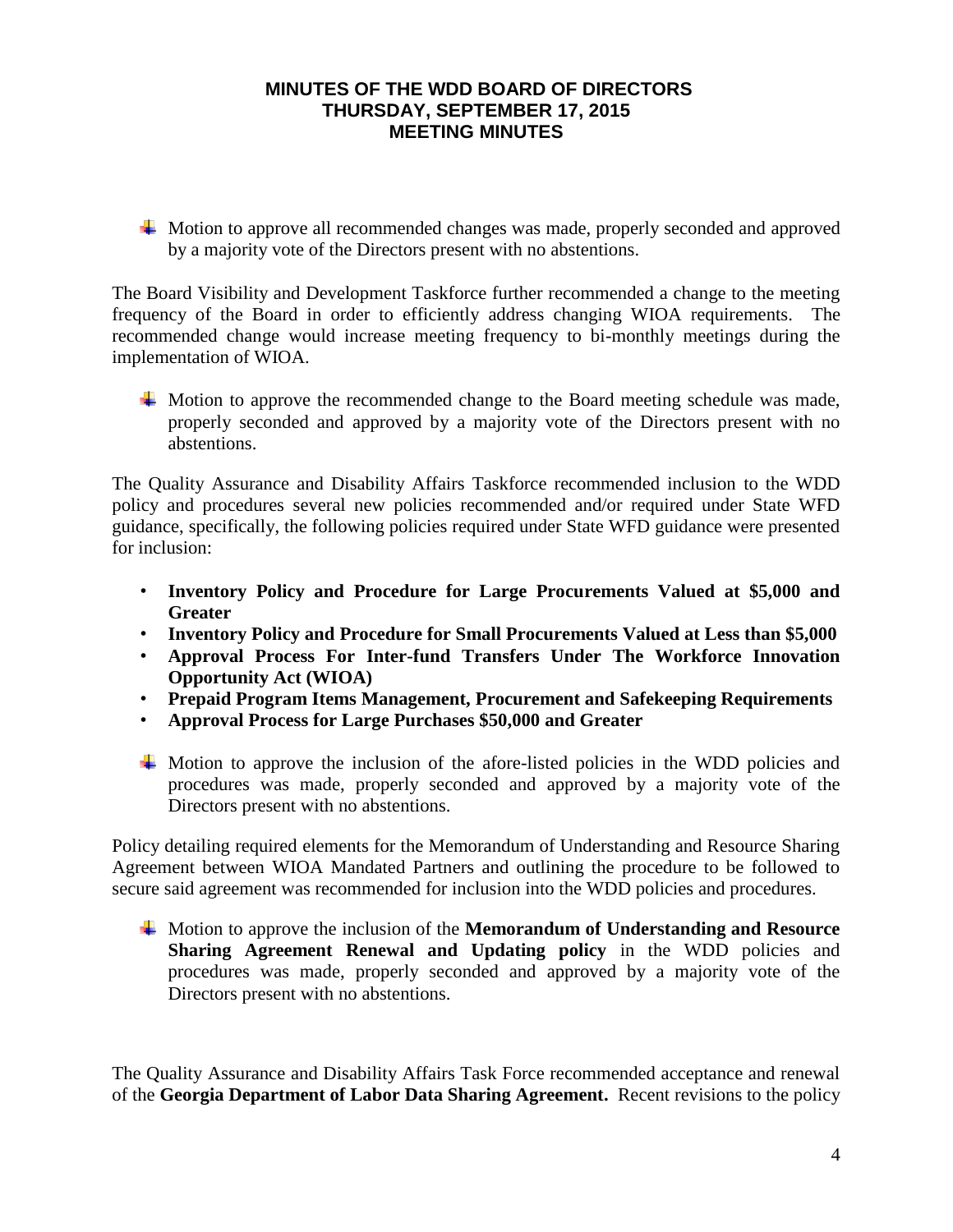provide for an extension of the terms of the current Agreement and adds language to clarify confidentiality requirements.

Motion to accept and renew the **Georgia Department of Labor Data Sharing Agreement** was made, properly seconded and approved by a majority vote of the Directors present with no abstentions.

To provide for the extension of services to underserved populations and increase community outreach and service, the Quality Assurance and Disability Affairs Task Force recommended the issuance of a Request for Quote for the purchase of a Mobile Career Resource Unit.

 $\overline{\phantom{a}}$  Motion to approve the issuance of a Request for Quote for the purchase of a Mobile Career Resource Unit was made, properly seconded and approved by a majority vote of the Directors present with no abstentions.

The Quality Assurance and Disability Affairs Task Force recommended the approval of the enhancement of the Adamsville Career Center Resource Room to provide for expanded services to youth, and to accommodate overflow from the current Resource Room. The recommendation includes costs for the installation of IT wiring and necessary accessories and the purchase of additional computer equipment if needed to effectively prepare and outfit the space.

Motion to approve the enhancement of the Adamsville Career Center Resource Room to provide for expanded services to youth, and to accommodate overflow from the current Resource Room was made, properly seconded and approved by a majority vote of the Directors present with no abstentions.

The Quality Assurance and Disability Affairs Task Force recommends changes to Training Services policies to enhance efficiency in serving participants, specifically to indicate that priority of service is provided to the following individuals:

- Veterans and their family members
- Basic Skills Deficient Adults
- Low Income Adults (Recipients of low income subsidy).
- $\overline{\phantom{a}}$  Motion to approve changes to Training Services policies to enhance efficiency in serving participants, specifically to indicate that priority of service is provided to the afore-listed individuals was made, properly seconded and approved by a majority vote of the Directors present with no abstentions.

In line with the State of Georgia residency policy, the Quality Assurance and Disability Affairs Task Force recommends modification of the current Fulton County residency policy from ninety (90) days to thirty (30) days in order to be served as a resident of Fulton County.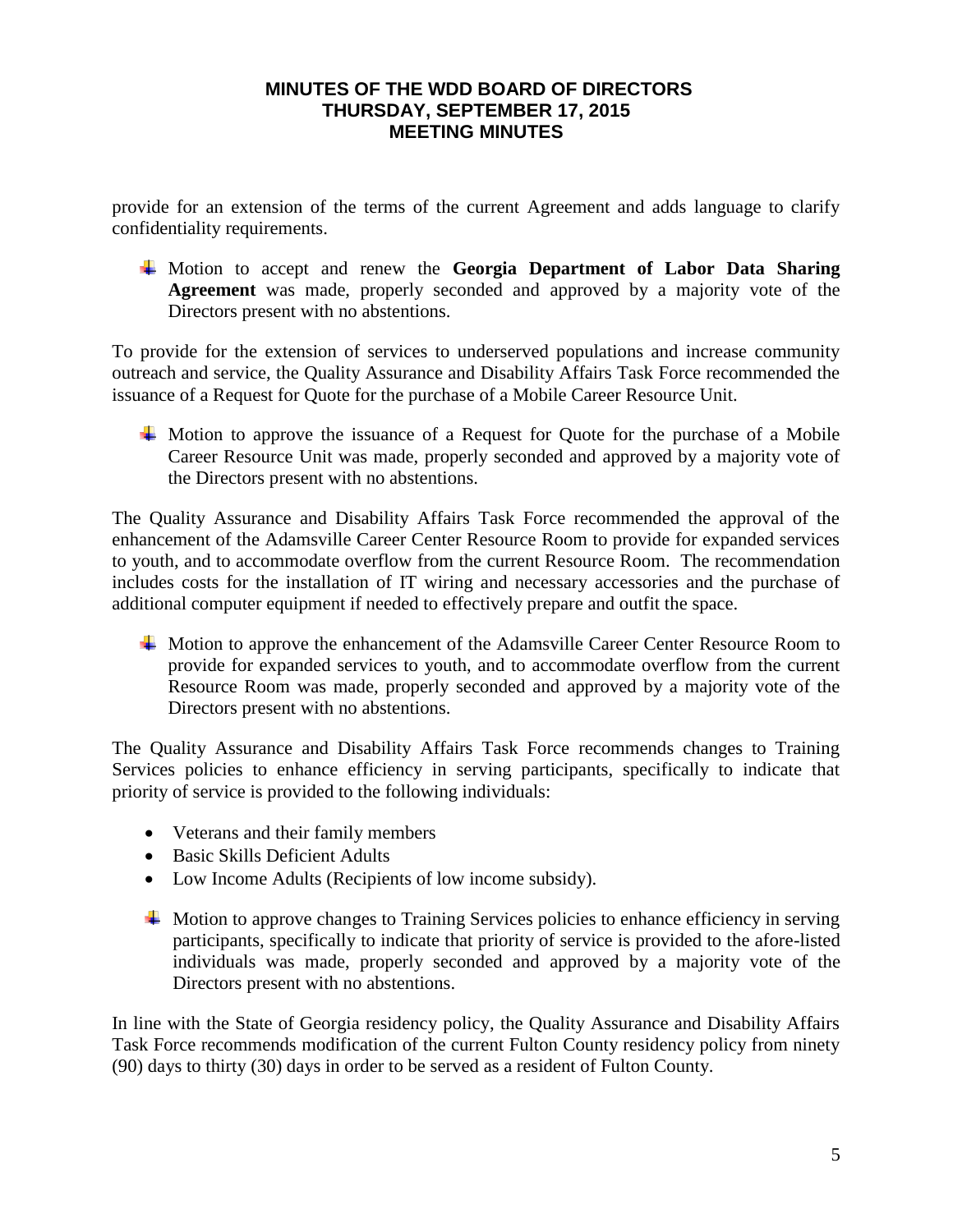$\overline{\phantom{a}}$  Motion to modify the current Fulton County residency policy from ninety (90) days to thirty (30) days in order to be served as a resident of Fulton County was made, properly seconded and approved by a majority vote of the Directors present with no abstentions.

The Quality Assurance and Disability Affairs Task Force recommends that Basic Skills Deficient Adults meet Ninth  $(9<sup>th</sup>)$  grade literacy level on administered assessments in order to participate in an Individual Training Account unless the course of training requires less than ninth  $(9<sup>th</sup>)$  grade literacy.

 $\uparrow$  Motion that Basic Skills Deficient Adults meet Ninth  $(9<sup>th</sup>)$  grade literacy level on administered assessments in order to participate in an Individual Training Account unless the course of training requires less than ninth  $(9<sup>th</sup>)$  grade literacy was made, properly seconded and approved by a majority vote of the Directors present with no abstentions.

The Quality Assurance and Disability Affairs Task Force recommended the following provider additional program requests:

| <b>Coin Education Services</b>           | <b>ITIL Foundation</b>            | <b>Recommended</b> |
|------------------------------------------|-----------------------------------|--------------------|
| 6767 Peachtree Industrial Boulevard      |                                   |                    |
| Suite K                                  |                                   |                    |
| Norcross, GA 30092                       |                                   |                    |
|                                          |                                   |                    |
| <b>Goodwill of North Georgia</b>         | Forklift $-2$ weeks               | <b>Recommended</b> |
| 235 Peachtree Street North Tower         |                                   |                    |
| Suite 2300                               |                                   |                    |
| Atlanta, GA 30303                        |                                   |                    |
| <b>Rapid Enhanced Active Development</b> | <b>PC/EKG/Phlebotomy Bootcamp</b> | <b>Provisional</b> |
|                                          |                                   |                    |
| 130 Eagle Spring Court                   |                                   |                    |
| Stockbridge, GA 30281                    |                                   |                    |

Provider Additional Program Requests

Motion to accept the recommended additional program requests was made, properly seconded and approved by a majority vote of the Directors present with no abstentions.

In keeping pace with the developing employment landscape in the Fulton County area, the Quality Assurance and Disability Affairs Task Force recommends the addition of a Film Industry category to the Fulton County Demand Occupation List. The category would include Post-Production/Design Media, Security, Construction, Engineering and Information Technology disciplines.